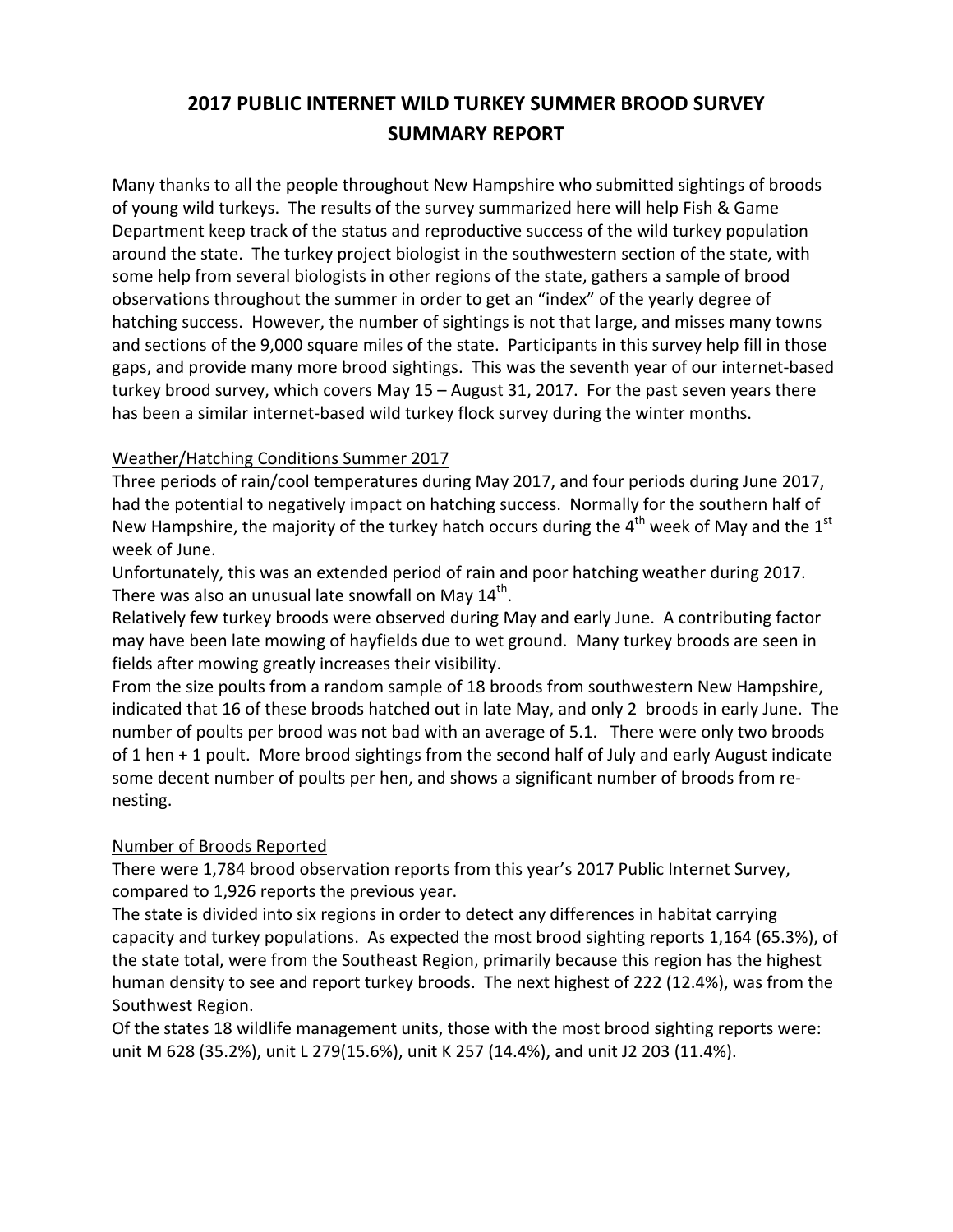#### Number of Poults per Hen

The six regions of the state were compared from the month of August because at this time the poults are larger and more readily counted and most attrition of young turkeys has already occurred. The North region had the highest poults per hen average of 4.11, although the sample size is small. The next highest were the East Central with 3.89, and the Connecticut River with 3.87.

For the state as a whole, the average was 3.32 poults per hen, as compared to 2.97 the previous year. The highest has been year 2011 with 4.38 poults per hen.

#### Estimated Hatching periods

The most hatching (back calculating from the size of the young) occurred during the following 2‐week period: May 26‐June 8th 2,188 poults (17.8%), June 9‐June 22nd 3,600 poults (29.2%) and June 23‐July 6th 3,243 poults (26.3%). The six week period accounted for 73.3% of the statewide turkey hatch. A significant number of these reports may have been of poults from second nest attempts, but this would be difficult to determine from the reporting data. The earliest of regional hatching dates is the Southeast Region (June 19), which could be expected because it is coastal and southern. The latest average hatching date is from the North Region (June 30), which would be expected because of its northern latitude. The other four regions were in the middle with average hatching dates of (June 25 or June 26). The statewide average hatching date from 1,537 brood observation reports was June  $21^{st}$ .

#### Towns with the Most Brood Observations

Table 8. records the towns with 20 or more brood reports. The most recorded were from: Merrimack 60, Derry 53, Londonderry 47, Auburn 44, Dover 38, Bedford 35. Each of these towns is from the Southeast Region, and are highly developed. A major reason for the numerous brood reports is probably because travelers are reporting the same brood flocks. Table 9. records the towns with the most total turkeys tallied. The most turkeys (hens + poults) added up were: Derry 593, Auburn 557, Merrimack 514, Dover 495, Londonderry 432.

#### Public attitude questionnaire

A total of 1,575 respondents gave their opinion on feeling about wild turkeys. The results were: 9 people (0.57%) strongly dislike turkeys, 12 people (0.76%) dislike turkeys, 92 people (5.84%) neither like or dislike turkeys, 401 people (25.5%) like turkeys, and 1,061 people (67.4%) strongly like turkeys.

The overwhelming percentage of respondents (92.9%) continue to like or strongly like wild turkeys.

#### Symptoms of avian pox and LPDV virus

There were 4 towns or sites with a turkey brood having a pox virus, compared to 6 towns the previous year. It appears that none of the young turkeys in a brood showed clinical symptoms, and only one hen in each of these multiple hen broods had the obvious lesions in the head/eye area.

The four towns reporting a hen in a brood with the pox lesions were Bedford, Derry, Effingham and New London.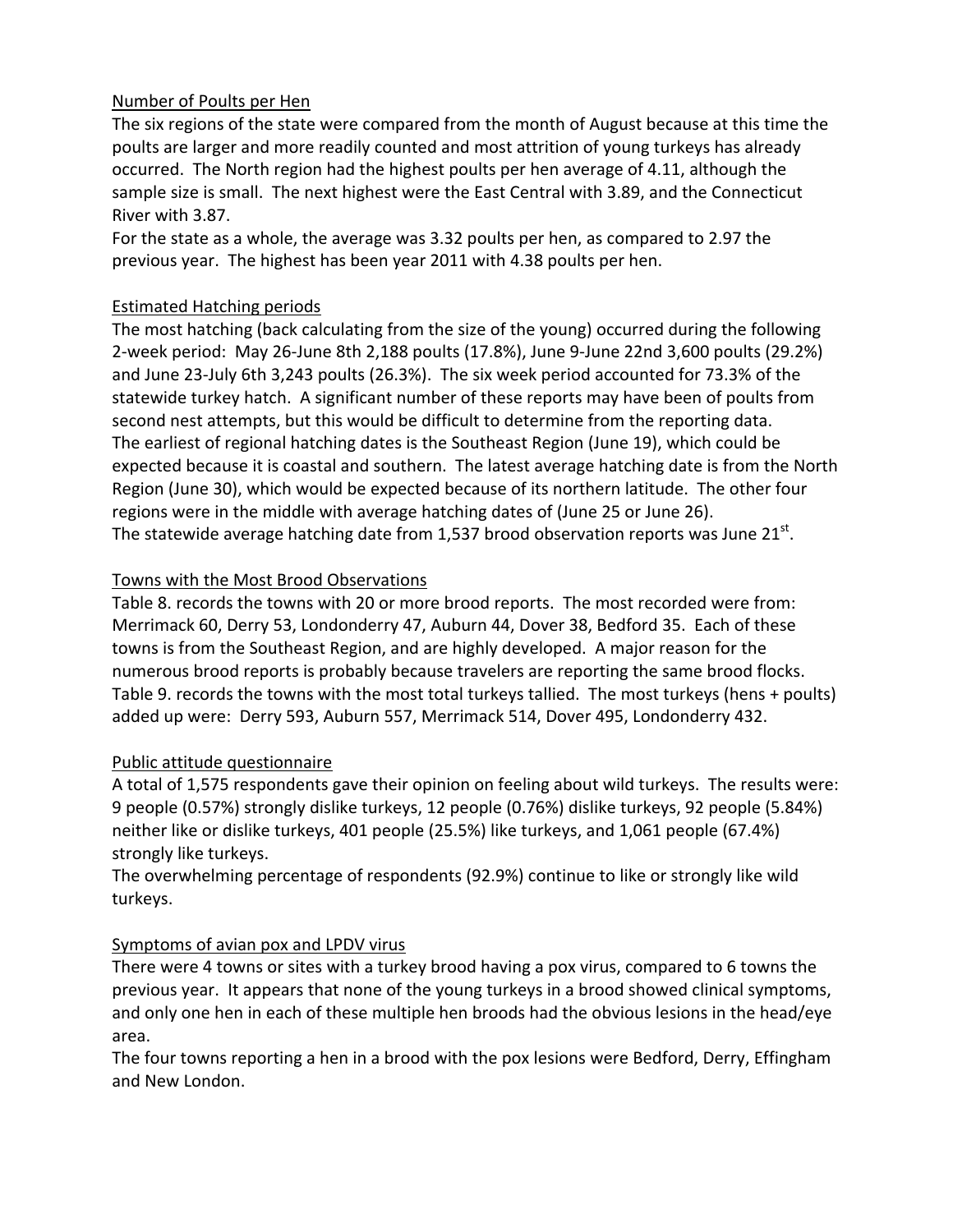#### Conclusions:

During summer 2017 the public reported 1,784 turkey brood observations, compared to 1,926 reports the previous year. As expected, the most brood sighting reports 1,164 (65.3%) of the state total, were from the Southeast Region.

For the state as a whole, the average number of poults per hen during the month of August was 3.32, compared to 2.97 the previous year.

The earliest hatching date was from the Southeast Region (June 19), and the latest was from the North Region (June 30). The other regions were (June 25 and June 26).

Towns with the most recorded brood observations were: Merrimack 60, Derry 53, Londonderry 47, Auburn 44, Dover 38, Bedford 35, all from the highly developed Southeast Region.

An overwhelming percentage of 1,575 respondents (92.9%) continue to like or strongly like wild turkeys.

There were only four towns or sites reporting a hen turkey in a brood flock that had head/eye lesions indicative of the avian pox virus.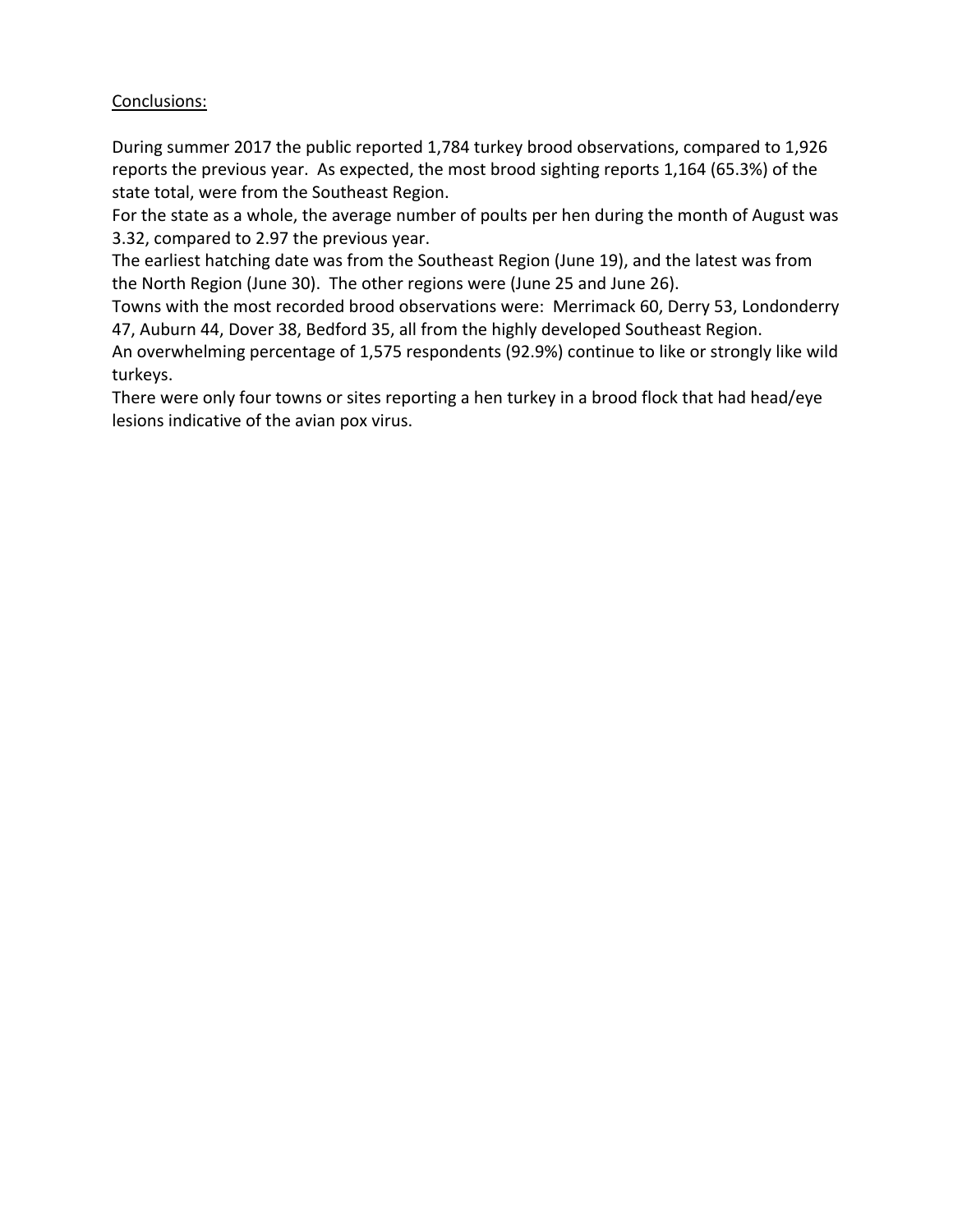| <b>Region</b> | % of total<br># brood reports |        | <b>WMU's covered</b> |  |
|---------------|-------------------------------|--------|----------------------|--|
| North         | 22                            | 1.23%  | E,F                  |  |
| White Mtn.    | 34                            | 1.91%  | A,B,C1.C2            |  |
| Conn. River   | 81                            | 4.54%  | D1, D2, G            |  |
| E. Central    | 261                           | 14.63% | J1,J2                |  |
| Southwest     | 222                           | 12.44% | H1, H2, I1, I2       |  |
| Southeast     | 1,164                         | 65.25% | K,L,M,               |  |
|               | 1,784                         |        |                      |  |

Table 1. **Number and Percent of Brood Observations by Region (Summer 2017)** 

# Table 2. **Number and percent of brood observations by WMU's (Summer 2017)**

| Wildlife<br>Mgt. | <b>Number of</b><br>brood | % of total | Wildlife<br>Mgt. Unit | <b>Number of</b><br>brood | %of total |
|------------------|---------------------------|------------|-----------------------|---------------------------|-----------|
| <b>Unit</b>      | observation               |            |                       | observation               |           |
|                  |                           |            |                       |                           |           |
| A                | 11                        | 0.62%      | H1                    | 28                        | 1.57%     |
| B                | $\overline{2}$            | 0.11%      | H <sub>2</sub>        | 83                        | 4.65%     |
| C1               | 3                         | 0.17%      | 1                     | 71                        | 3.98%     |
| C <sub>2</sub>   | 6                         | 0.34%      | 12                    | 40                        | 2.24%     |
| D <sub>1</sub>   | 7                         | 0.39%      | J1                    | 58                        | 3.25%     |
| D <sub>2</sub>   | 19                        | 1.07%      | J2                    | 203                       | 11.38%    |
| E                | 13                        | 0.73%      | К                     | 257                       | 14.41%    |
| F                | 21                        | 1.18%      |                       | 279                       | 15.64%    |
| G                | 55                        | 3.08%      | M                     | 628                       | 35.20%    |
| $Total =$        |                           |            |                       |                           |           |
| 1,784            |                           |            |                       |                           |           |
| reports          |                           |            |                       |                           |           |

#### Table 3. **Number and Percentage of Brood Reports by 2‐week Period (Summer 2017) And poults per hen averages**

| <b>Sample Period</b>  | <b>Number of</b><br>observations | $%$ of<br><b>Total</b> | <b>Total hens</b> | <b>Total poults</b> | Poults per<br>hen<br>average |
|-----------------------|----------------------------------|------------------------|-------------------|---------------------|------------------------------|
|                       |                                  |                        |                   |                     |                              |
| May $1 -$ May $11$    | 0                                | --                     | 0                 | 0                   |                              |
| May 12 - May 25       | 0                                |                        | 0                 | 0                   |                              |
| May $26 -$ June 8     | 57                               | 3.20%                  | 78                | 456                 | 5.85                         |
| June 9 - June 22      | 85                               | 4.76%                  | 168               | 781                 | 4.65                         |
| June $23 -$ July 6    | 162                              | 9.08%                  | 315               | 1,406               | 4.46                         |
| July $7 -$ July 20    | 253                              | 14.18%                 | 618               | 2,563               | 4.15                         |
| July 21 - August 3    | 706                              | 39.57%                 | 1,733             | 6,261               | 3.61                         |
| August 4 - August 17  | 289                              | 16.20%                 | 702               | 2,549               | 3.63                         |
| August 18 - August 31 | 232                              | 13.00%                 | 657               | 1,933               | 2.94                         |
|                       | Total = $1,784$                  |                        |                   |                     |                              |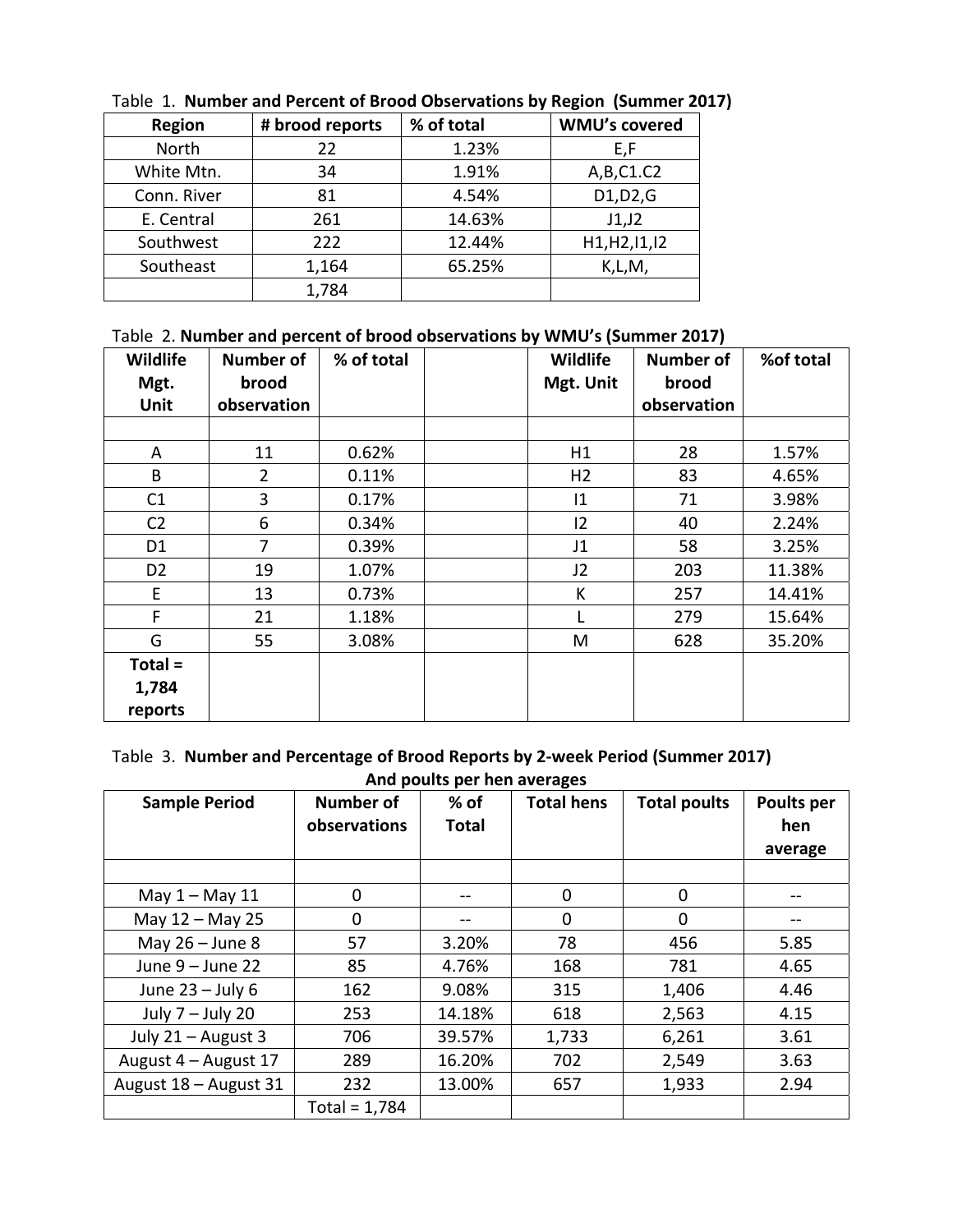| <b>Region</b> | <b>Number of Hens</b> | <b>Number of Poults</b> | Poults per Hen Avg. |
|---------------|-----------------------|-------------------------|---------------------|
|               |                       |                         |                     |
| North         | 18                    | 74                      | 4.11                |
| White Mtn.    | 24                    | 61                      | 2.54                |
| Conn. River   | 69                    | 267                     | 3.87                |
| E. Central    | 266                   | 1,035                   | 3.89                |
| Southwest     | 231                   | 776                     | 3.36                |
| Southeast     | 1,072                 | 3,364                   | 3.14                |
| (Statewide)   | 1,680                 | 5,577                   | 3.32                |

#### Table 4. **Regional and Statewide poults per hen average for (August 2017)**

# Table 5. **Percent of poults by size category by 2‐week periods (Summer 2017)**

| Time period           | <b>Number</b><br>οf<br>poults | <b>Sparrow</b><br>size | Robin<br>size | Quail<br>size | Pigeon<br>size | <b>Grouse</b><br>size | Pheasant<br>size |
|-----------------------|-------------------------------|------------------------|---------------|---------------|----------------|-----------------------|------------------|
|                       |                               |                        |               |               |                |                       |                  |
| May 12 - May 25       | $\Omega$                      | $- -$                  | --            | --            | --             |                       |                  |
| May $26 -$ June 8     | 456                           | 37.5%                  | 50.2%         | 10.3%         | 0.22%          | $- -$                 | 1.75%            |
| June $9 -$ June 22    | 781                           | 10.6%                  | 32.9%         | 34.6%         | 15.2%          | 6.4%                  | 0.26%            |
| June $23 -$ July 6    | 1,406                         | 6.9%                   | 17.3%         | 32.5%         | 22.4%          | 19.6%                 | 1.35%            |
| July $7 -$ July 20    | 2,563                         | 6.1%                   | 9.2%          | 18.8%         | 18.5%          | 39.9%                 | 7.7%             |
| July $21 -$ August 3  | 6,261                         | 3.3%                   | 5.7%          | 11.6%         | 20.4%          | 38.0%                 | 21.1%            |
| August 4 – August 17  | 2,549                         | 4.7%                   | 4.5%          | 8.1%          | 12.4%          | 34.8%                 | 35.6%            |
| August 18 - August 31 | 1,933                         | 2.2%                   | 1.8%          | 1.4%          | 6.0%           | 28.1%                 | 60.5%            |

# Table 6. **Estimated percentage of hatching dates by 2‐week periods (Summer 2017)**

| <b>Time Period</b>    | <b>Total number of poults</b> | % of total |
|-----------------------|-------------------------------|------------|
|                       |                               |            |
| May $1 -$ May $11$    | 58                            | 0.47%      |
| May 12 - May 25       | 806                           | 6.54%      |
| May $26 -$ June 8     | 2,188                         | 17.76%     |
| June $9 -$ June 22    | 3,600                         | 29.22%     |
| June $23 -$ July 6    | 3,243                         | 26.32%     |
| July 7 - July 20      | 1,822                         | 14.79%     |
| July 21 - August 3    | 477                           | 3.87%      |
| August 4 - August 17  | 92                            | 0.75%      |
| August 18 - August 31 | 35                            | 0.28%      |
| $Total =$             | 12,321                        |            |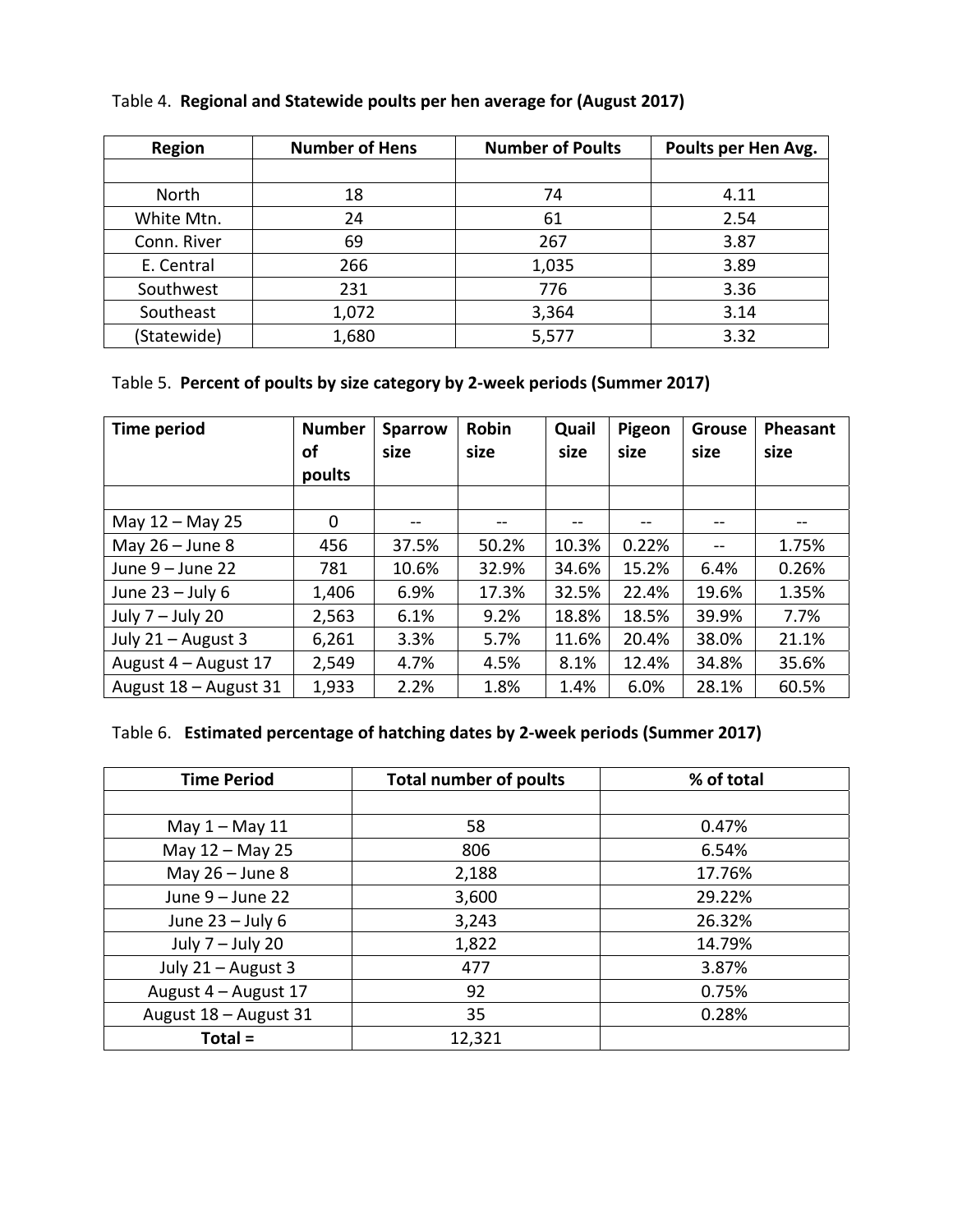### Table 7. **Regional and statewide average hatching dates (Summer 2017)**

| <b>Region</b> | <b>Number of Brood</b><br><b>Observations</b> | Average hatching date |
|---------------|-----------------------------------------------|-----------------------|
|               |                                               |                       |
| North         | 21                                            | June 30               |
| White Mtn.    | 23                                            | June 25               |
| Conn. River   | 79                                            | June 26               |
| E. Central    | 219                                           | June 25               |
| Southwest     | 177                                           | June 25               |
| Southeast     | 1,018                                         | June 19               |
| (Statewide)   | 1,537                                         | June 21               |

## Table 8. **Most brood observations per town, Summer 2017 (20 or more observations per town)**

| Town             | # of                | <b>Town</b>   | # of                |
|------------------|---------------------|---------------|---------------------|
|                  | <b>Observations</b> |               | <b>Observations</b> |
|                  |                     |               |                     |
| Auburn           | 44                  | <b>Hollis</b> | 28                  |
| Barrington       | 28                  | Hooksett      | 33                  |
| Bedford          | 35                  | Lee           | 26                  |
| <b>Bow</b>       | 27                  | Londonderry   | 47                  |
| Brentwood        | 20                  | Manchester    | 21                  |
| <b>Brookline</b> | 31                  | Merrimack     | 60                  |
| Concord          | 21                  | Milford       | 20                  |
| Deerfield        | 20                  | Nottingham    | 20                  |
| Derry            | 53                  | Pelham        | 28                  |
| Dover            | 38                  | Rochester     | 20                  |
| Goffstown        | 21                  | Weare         | 24                  |
| Hamstead         | 20                  | Windham       | 23                  |